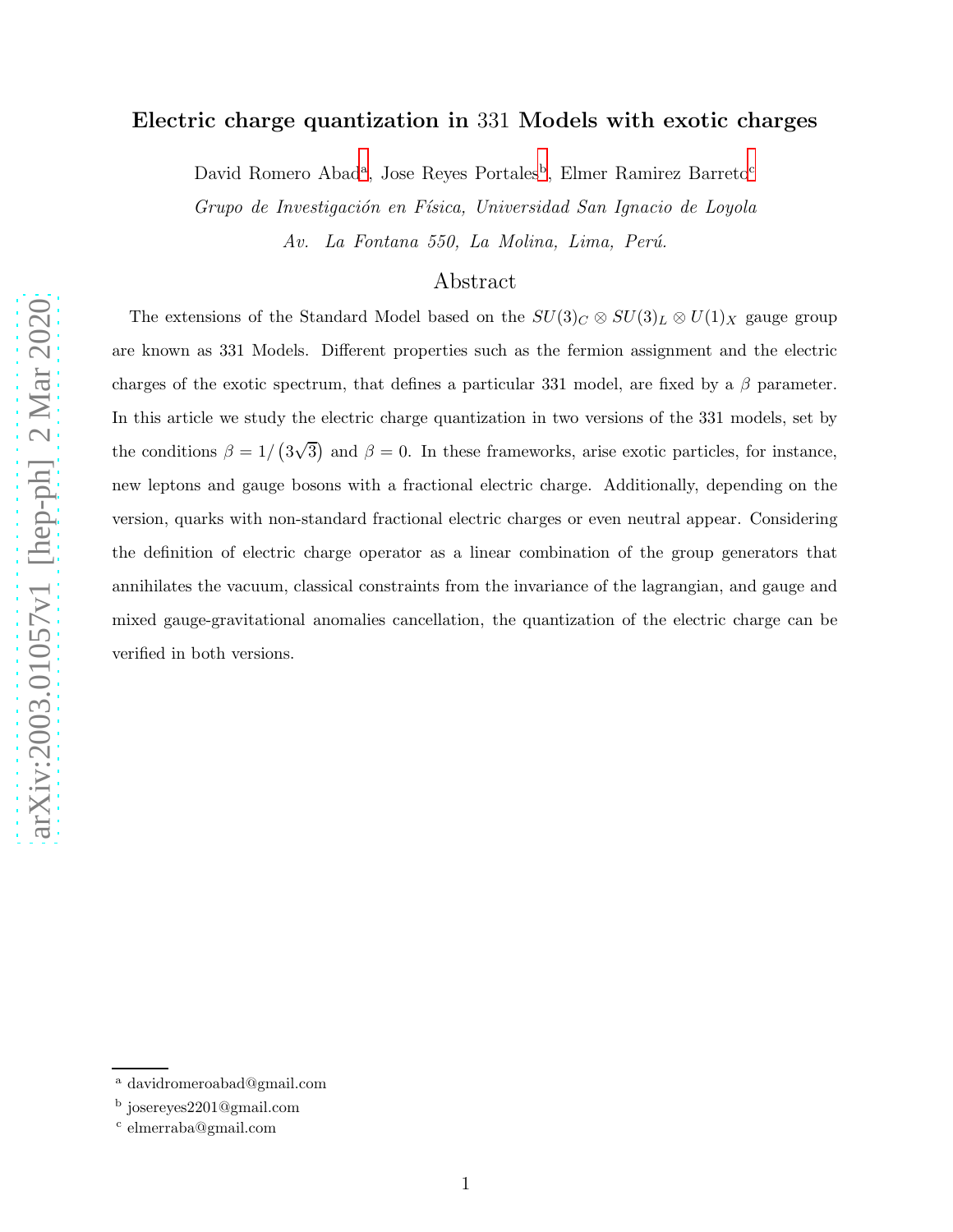#### I. INTRODUCTION

The experimental observation where the electric charge of the particles appears only in quantized units is known as the electric charge quantization. The first efforts to explain this phenomenon included ideas related to higher dimensions [\[1](#page-10-0)],[\[2\]](#page-10-1), magnetic monopoles [\[3\]](#page-10-2), and grand unified theories [\[4\]](#page-10-3). However, these approaches have not yet been experimentally verified. In this work, we follow the perspective introduced by [\[5](#page-10-4)], [\[6\]](#page-11-0), [\[7\]](#page-11-1) and [\[8](#page-11-2)]. This approach considers two main conditions, first, classical constraints imposed by the  $U(1)_X$ gauge group invariance of the Yukawa lagrangian and second, the quantum restrictions arising from anomalies cancellation. In that sense, the above approach for electric charge quantization will be applied for two versions of the 331 model, set by the conditions  $\beta =$ 1/  $(3\sqrt{3})$  [\[9\]](#page-11-3) and  $\beta = 0$  [\[10\]](#page-11-4). In these versions, new leptons with charge  $\pm 2/3 e$   $(\pm 1/2 e)$ , extra quarks with charges  $+1/3 e$ , 0 ( $\pm 1/6 e$ ), exotic gauge and scalar bosons with charges  $\pm 1/3 e$  and  $\pm 2/3 e (\pm 1/2 e)$  arise, in addition to a new neutral boson  $Z'$ .

Also, particles with fractional electric charges have been proposed by other theoretical models [\[11](#page-11-5), [12](#page-11-6)] and both ATLAS and CMS collaborations have already performed searches of new heavy lepton-like particles with non-standard electric charges [\[13](#page-11-7), [14](#page-11-8)]. Experimentally, these kinds of particles may be misidentified or unobserved since charged particle identification algorithms generally assume that particles have charges of  $\pm 1e$  [\[15\]](#page-11-9). The new proposal maintains the special features of the 331 models, such as the relation between the number of fermionic families and the number of colors in QCD. Reference [\[8\]](#page-11-2) considers the quantization of the electric charge in a similar fashion but for the minimal 331 model, that is, for  $\beta = -\sqrt{3}$ . In this work, the authors argue that for models with  $SU(3)_C \otimes SU(3)_L \otimes U(1)_X$ symmetry, the quantization of the electric charge is verified when they take into account the three families of fermions, considering or not the neutrino masses, in contrast to the SM. On the other hand, reference [\[16\]](#page-11-10) explains the charge quantization using the general form of the electromagnetic currents under the parity invariance for 331 models with  $\beta = -\sqrt{3}$  and  $\beta = -1/\sqrt{3}$ . Finally, the objective of this study is to verify if the proposed 331 versions, satisfy the quantization of the electric charge.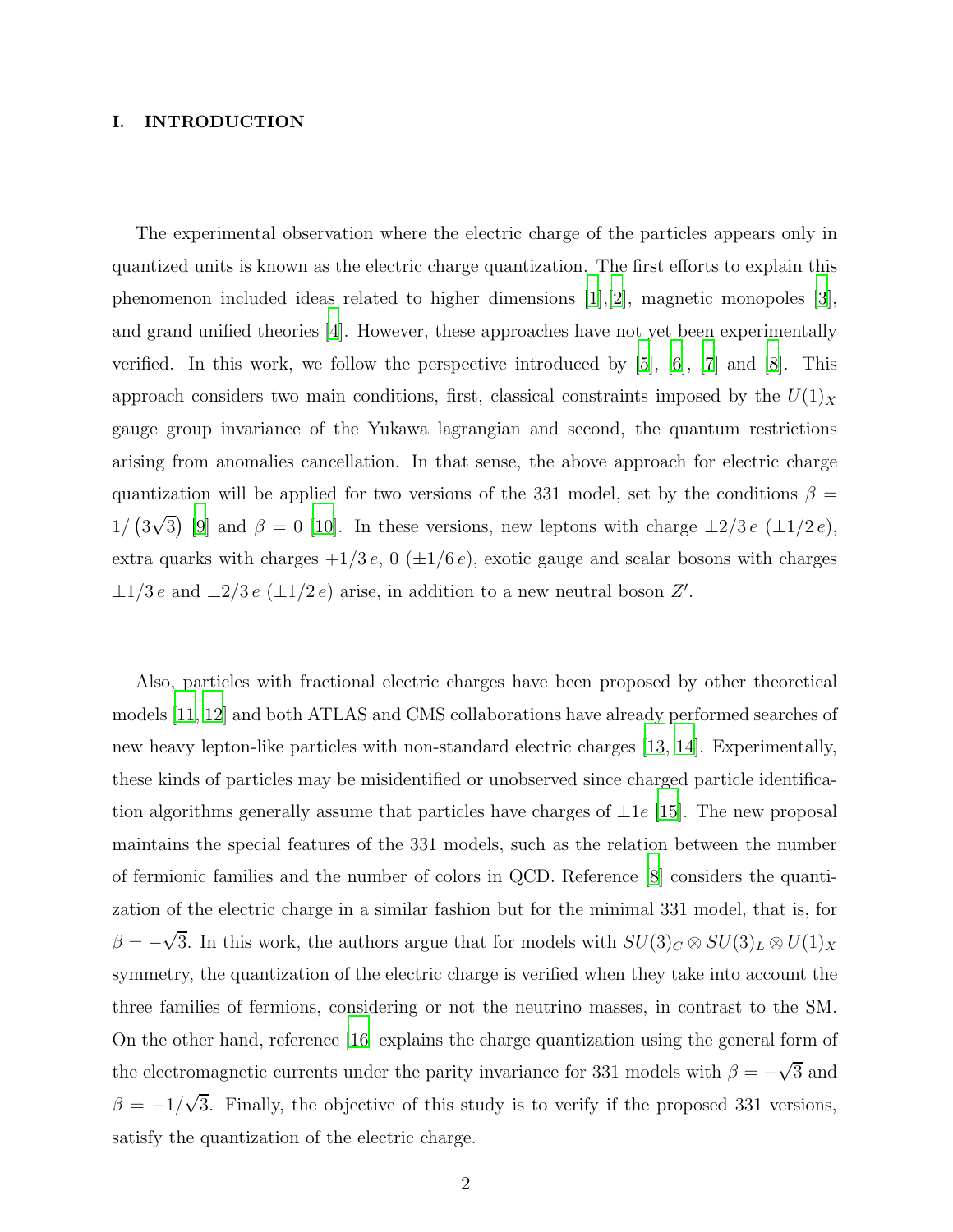### II. THE MODELS

The general relation for the electric charge operator  $(Q)$  in a 331 model is given by

$$
Q = \alpha T_3 + \beta T_8 + \gamma X \tag{1}
$$

where  $T_3$  and  $T_8$  are the diagonal generators of  $SU(3)_L$  built as  $T_i = \frac{\lambda_i}{2}$  $\frac{\lambda_i}{2}$  from the Gell-Mann matrices  $\lambda_i$ , with  $i = 1, ..., 8$ , and X is the charge of  $U(1)_X$ . We consider  $\alpha = 1$  in order to properly set the W boson electric charge in the model, as was described in [\[16\]](#page-11-10).

In addition, the value of the  $\beta$  parameter fixes the fermion assignment, the electric charges of the exotic spectrum and it is used to classify different 331 models [\[17\]](#page-11-11). We can write:

<span id="page-2-1"></span>
$$
Q = \text{diag}\left(\pm\frac{1}{2}\left(1+\frac{\beta}{\sqrt{3}}\right), \frac{1}{2}\left(\mp1\pm\frac{\beta}{\sqrt{3}}\right), \mp\frac{1}{3}\beta\sqrt{3}\right) + \gamma X I_{3\times 3}
$$
\n(2)

where the upper sign corresponds to the fundamental representation of the Gell-Mann matrices and the lower sign to the conjugate representation. The Scalar sector,

$$
\eta \sim (1, 3, X_{\eta}), \quad \rho \sim (1, 3, X_{\rho}), \quad \chi \sim (1, 3, X_{\chi})
$$
\n(3)

which develop vacuum expectation value (vev) as:

$$
\langle \eta^0 \rangle = \frac{1}{\sqrt{2}} \begin{pmatrix} v_{\eta} \\ 0 \\ 0 \\ 0 \end{pmatrix}, \quad \langle \rho^0 \rangle = \frac{1}{\sqrt{2}} \begin{pmatrix} 0 \\ v_{\rho} \\ 0 \end{pmatrix},
$$

$$
\langle \chi^0 \rangle = \frac{1}{\sqrt{2}} \begin{pmatrix} 0 \\ 0 \\ v_{\chi} \end{pmatrix}
$$
(4)

With the requirement that the charge operator must annihilate the vacuum, we obtain the following general relations:

$$
\gamma = -\frac{1}{2} \left( 1 + \frac{\beta}{\sqrt{3}} \right) \frac{1}{X_{\eta}} = -\frac{1}{2} \left( -1 + \frac{\beta}{\sqrt{3}} \right) \frac{1}{X_{\rho}} = \frac{\beta \sqrt{3}}{3} \frac{1}{X_{\chi}}
$$
\n(5)

Thus, for the particular choice of  $\beta = 1/(3\sqrt{3})$ , we obtain:

<span id="page-2-0"></span>
$$
\gamma = \frac{1}{9X_{\chi}}, \ X_{\eta} = -5X_{\chi}, \ X_{\rho} = 4X_{\chi} \tag{6}
$$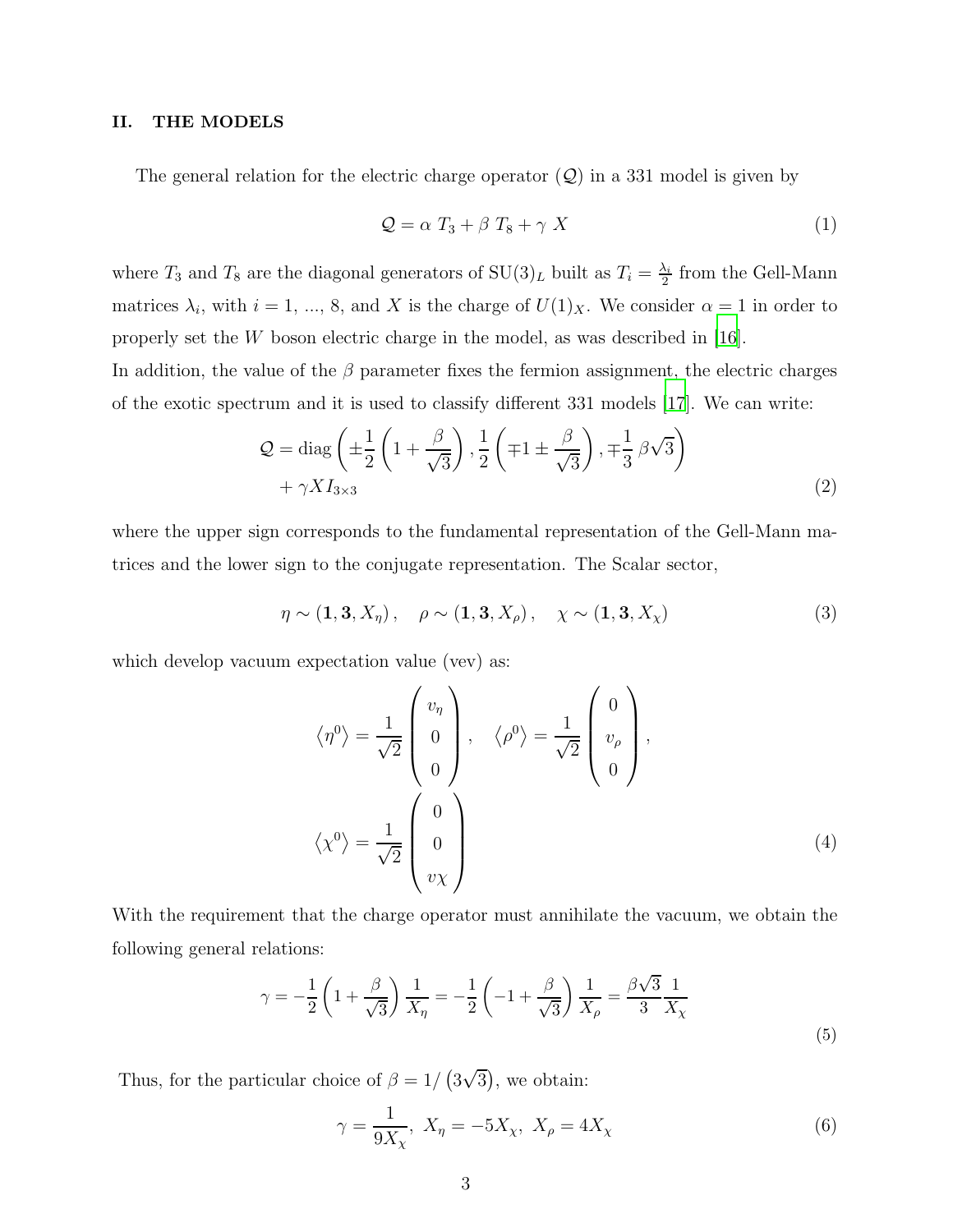and for  $\beta = 0$ :

<span id="page-3-0"></span>
$$
\gamma = -\frac{1}{2X_{\eta}}, \ X_{\rho} = -X_{\eta}, \ X_{\chi} = 0. \tag{7}
$$

It is straightforward to verify that the scalar fields fulfill the relation

<span id="page-3-1"></span>
$$
X_{\rho} + X_{\eta} + X_{\chi} = 0 \tag{8}
$$

In order to cancel anomalies associated with  $SU(3)_L$  gauge group, the leptons and the quark families must be assigned in different  $SU(3)<sub>L</sub>$  representations. So, for  $\beta = 1/(3\sqrt{3})$ , the leptons and the third quark family are assigned in triplets, while the first two quark families in anti-triplets.

The leptonic sector includes:

$$
\psi_{iL} = (\nu_i, e_i^-, E_i)^T_L \sim (\mathbf{1}, \mathbf{3}, X_{\ell_i}),
$$
  
\n
$$
e_{i_R}^- \sim (\mathbf{1}, \mathbf{1}, X_{e_i}), \quad E_{i_R} \sim (\mathbf{1}, \mathbf{1}, X_{E_i})
$$
\n(9)

where  $i = 1, 2, 3$ .

The two first quark families form  $SU(3)_L$  anti-triplets

$$
Q_{aL} = (d_a, -u_a, D_a)^T_L \sim (\mathbf{3}, \mathbf{3}^*, X_{Q_a}),
$$
  
\n
$$
u_{a_R} \sim (\mathbf{3}, \mathbf{1}, X_{u_a}), \quad d_{a_R} \sim (\mathbf{3}, \mathbf{1}, X_{d_a}),
$$
  
\n
$$
D_{a_R} \sim (\mathbf{3}, \mathbf{1}, X_{D_a}), \quad a = 1, 2
$$
\n(10)

and the third family is assigned to  $SU(3)_L$  triplet:

$$
Q_{3L} = (t, b, T)^T_L \sim (\mathbf{3}, \mathbf{3}, X_{Q_3}), \quad t_R \sim (\mathbf{3}, \mathbf{1}, X_t),
$$

$$
b_R \sim (\mathbf{3}, \mathbf{1}, X_b), \quad T_R \sim (\mathbf{3}, \mathbf{1}, X_T)
$$
(11)

Furthermore, the Yukawa Lagrangian for quarks:

$$
-\mathcal{L}_Y^{\text{quarks}} = f_{ab}^u \overline{Q_{aL}} \rho^* u_{bR} + f_{ab}^d \overline{Q_{aL}} \eta^* d_{bR}
$$
  
+ 
$$
f_{ab}^D \overline{Q_{aL}} \chi^* D_{bR} + f^b \overline{Q_{3L}} \rho b_R
$$
  
+ 
$$
f^t \overline{Q_{3L}} \eta t_R + f^T \overline{Q_{3L}} \chi T_R + \text{h.c.}
$$
 (12)

The Yukawa Lagrangian for leptons:

$$
-\mathcal{L}_Y^{\text{leptons}} = F_{ij}^e \overline{\psi_{iL}} \rho e_{jR} + F_{ij}^E \overline{\psi_{iL}} \chi E_{jR} + \text{h.c.}
$$
 (13)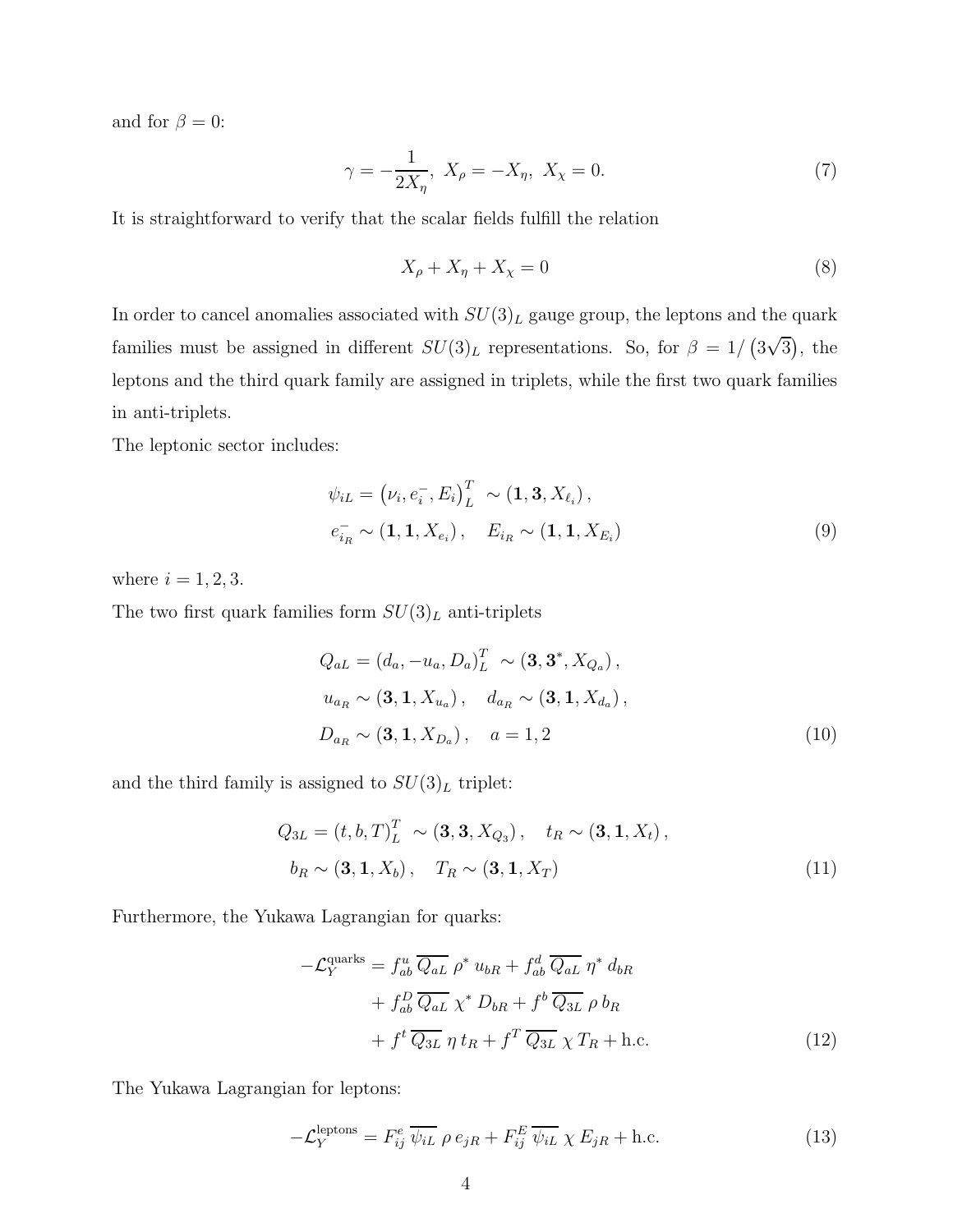On the other hand, for  $\beta = 0$  we have leptons and the third quark family in anti-triplets, while the first two quark families in triplets. In this case, the leptonic sector of the model is [\[10\]](#page-11-4)

$$
\psi_{iL} = (e_i^-, -\nu_i, E_i)_L^T \sim (\mathbf{1}, \mathbf{3}^*, X_{\ell_i}),
$$
  
\n
$$
e_{i_R}^- \sim (\mathbf{1}, \mathbf{1}, X_{e_i}), \quad E_{i_R} \sim (\mathbf{1}, \mathbf{1}, X_{E_i})
$$
\n(14)

where  $i = 1, 2, 3$ .

The two first quark families form  $SU(3)_L$  triplets

$$
Q_{aL} = (u_a, d_a, U_a)_{L}^{T} \sim (\mathbf{3}, \mathbf{3}, X_{Q_a}),
$$
  
\n
$$
u_{a_R} \sim (\mathbf{3}, \mathbf{1}, X_{u_a}), \quad d_{a_R} \sim (\mathbf{3}, \mathbf{1}, X_{d_a}),
$$
  
\n
$$
U_{a_R} \sim (\mathbf{3}, \mathbf{1}, X_{U_a}), \quad a = 1, 2
$$
\n(15)

and the third family is assigned to  $SU(3)_L$  anti-triplet:

$$
Q_{3L} = (b, -t, T)^T_L \sim (\mathbf{3}, \mathbf{3}^*, X_{Q_3}), \quad t_R \sim (\mathbf{3}, \mathbf{1}, X_t),
$$
  

$$
b_R \sim (\mathbf{3}, \mathbf{1}, X_b), \quad T_R \sim (\mathbf{3}, \mathbf{1}, X_T)
$$
 (16)

Finally, for this version the Yukawa Lagrangian for quarks is:

$$
-\mathcal{L}_Y^{\text{quarks}} = f_{ia}^u \overline{Q_{iL}} \eta u_{aR} + f_{ia}^d \overline{Q_{iL}} \rho d_{aR} + f_{ia}^U \overline{Q_{iL}} \chi U_{aR} + f^a \overline{Q_{3L}} \eta^* d_{aR} + f_a^t \overline{Q_{3L}} \rho^* u_{aR} + f_a^U \overline{Q_{3L}} \chi^* U_{aR} + \text{h.c.}
$$
 (17)

with  $i = 1, 2; a = 1, 2, 3; u_{aR} = u_R, c_R, t_R; d_{aR} = d_R, s_R, b_R$  and  $U_{aR} = U_{1R}, U_{2R}, T_R$ . The Yukawa Lagrangian for leptons take the form:

$$
-\mathcal{L}_Y^{\text{leptons}} = F_{ij}^e \overline{\psi_{iL}} \rho e_{jR} + F_{ij}^E \overline{\psi_{iL}} \chi E_{jR} + \text{h.c.}
$$
 (18)

Now, in order to obtain the different electric charges of the particles in these models, we will use classical and quantum constraints.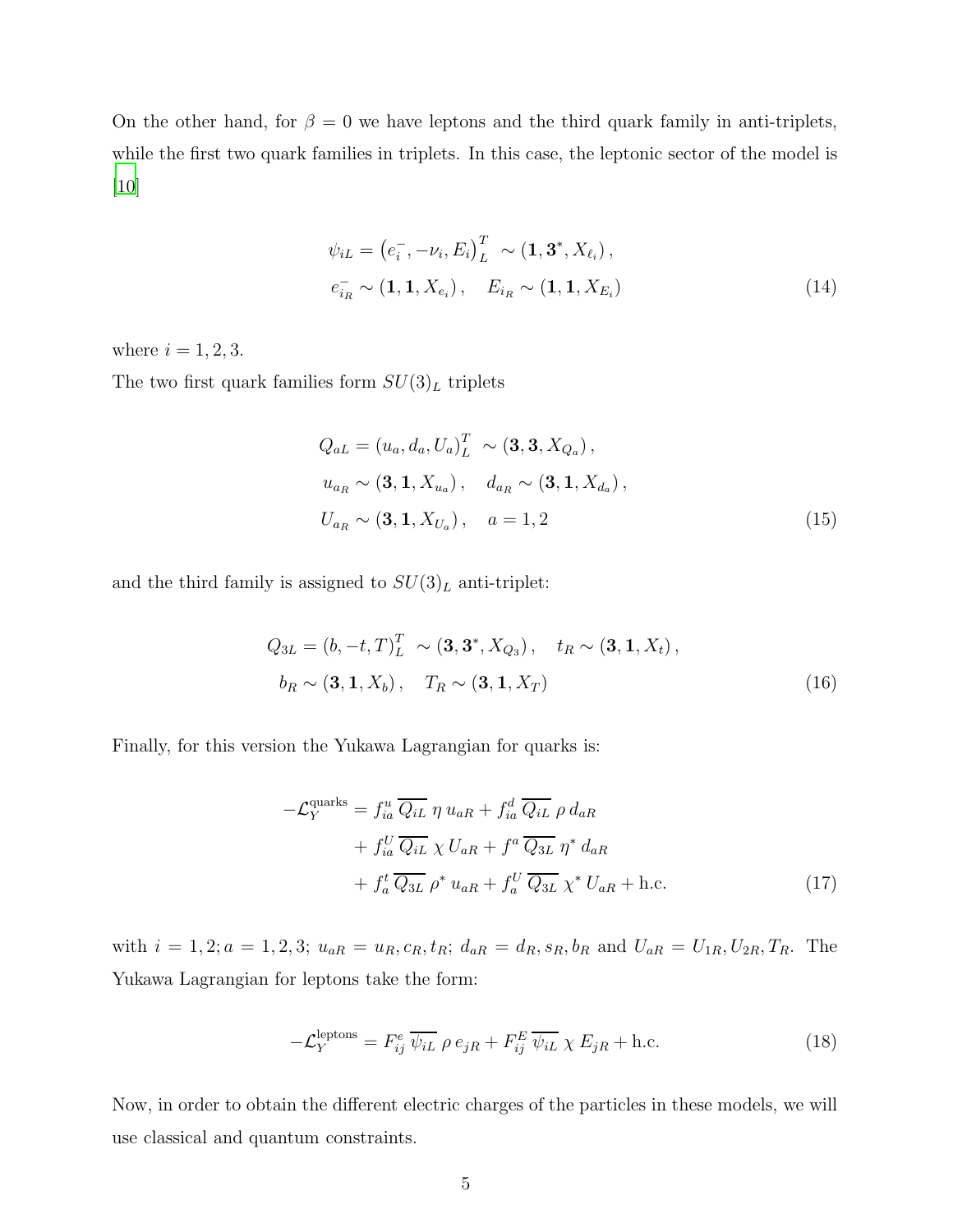### III. CONSTRAINTS FROM FAMILIES REPLICAS

Since the SM particles and the exotic particles in the models present replicas between families, this allows us to reduce the number of hypercharge variables. For  $\beta = 1/(3\sqrt{3})$ :

<span id="page-5-0"></span>
$$
X_{Q_1} = X_{Q_2} \equiv X_Q \tag{19}
$$

$$
X_{\ell_1} = X_{\ell_2} = X_{\ell_3} \equiv X_{\ell} \tag{20}
$$

$$
X_{u_1} = X_{u_2} = X_t \equiv X_u \tag{21}
$$

$$
X_{d_1} = X_{d_2} = X_b \equiv X_d \tag{22}
$$

$$
X_{e_1} = X_{e_2} = X_{e_3} \equiv X_e \tag{23}
$$

$$
X_{E_1} = X_{E_2} = X_{E_3} \equiv X_E \tag{24}
$$

$$
X_{D_1} = X_{D_2} \equiv X_D \tag{25}
$$

and for  $\beta = 0$ , we obtain the same conditions, but instead of [\(25\)](#page-5-0), we have:

$$
X_{U_1} = X_{U_2} = X_T \equiv X_U \tag{26}
$$

# IV. CONSTRAINTS FROM  $U(1)_X$  INVARIANCE

From the  $U(1)_X$  invariance of the Yukawa lagrangian we obtain for  $\beta = 1/(3\sqrt{3})$ :

<span id="page-5-1"></span>
$$
X_Q = X_d - X_\eta \tag{27}
$$

$$
X_Q = X_D - X_\chi \tag{28}
$$

$$
X_Q = X_u - X_\rho \tag{29}
$$

$$
X_{Q_3} = X_\eta + X_t \tag{30}
$$

$$
X_{Q_3} = X_{\chi} + X_T \tag{31}
$$

$$
X_{Q_3} = X_\rho + X_b \tag{32}
$$

$$
X_e = X_\ell - X_\rho \tag{33}
$$

$$
X_E = X_\ell - X_\chi \tag{34}
$$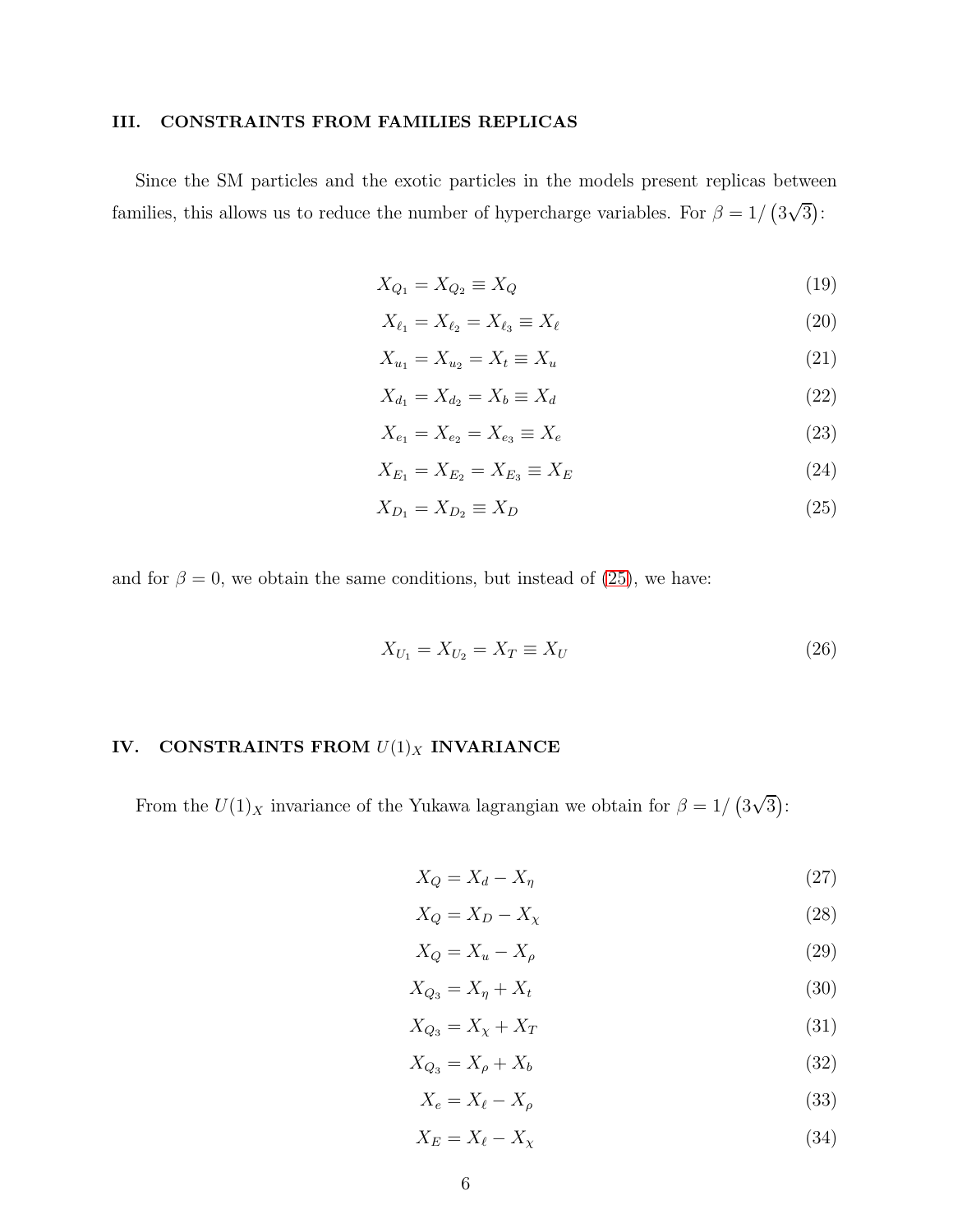and for  $\beta = 0$ 

<span id="page-6-0"></span>
$$
X_Q = X_u + X_\eta \tag{35}
$$

$$
X_Q = X_d + X_\rho \tag{36}
$$

$$
X_Q = X_\chi + X_U \tag{37}
$$

$$
X_{Q_3} = X_d - X_\eta \tag{38}
$$

$$
X_{Q_3} = X_u - X_\rho \tag{39}
$$

$$
X_{Q_3} = X_U - X_\chi \tag{40}
$$

the equations [\(33\)](#page-5-1) and [\(34\)](#page-5-1) are still being fulfilled for this case.

### V. CONSTRAINTS FROM ANOMALIES CANCELLATION

As it is known, an anomaly is a symmetry which has been conserved in the classical theory but is broken at the quantum level. In the context of quantum field theory involving chiral fermions, it is important to cancel gauge anomalies in order to obtain a renormalizable theory. In the present paper, we are focusing on the cancellation of gauge and mixed gaugegravitational anomalies. Thus, the quantum restrictions arising from anomalies cancellation imply

$$
[\text{SU}(3)_C]^2 \text{U}(1)_X \to A_C = 3 \sum_q X_{q_L} - \sum_q X_{q_R} = 0
$$
  
\n
$$
[\text{SU}(3)_L]^2 \text{U}(1)_X \to A_L = 3 \sum_q X_{q_L} + \sum_{\ell} X_{\ell_L} = 0
$$
  
\n
$$
[\text{Grav}]^2 \text{U}(1)_X \to A_G = 3 \sum_{\ell,q} [X_{\ell_L} + 3X_{q_L}] - \sum_{\ell,q} [X_{\ell_R} + 3X_{q_R}] = 0
$$
  
\n
$$
[\text{U}(1)_X]^3 \to A_X = 3 \sum_{\ell,q} [X_{\ell_L}^3 + 3X_{q_L}^3] - \sum_{\ell,q} [X_{\ell_R}^3 + 3X_{q_R}^3] = 0
$$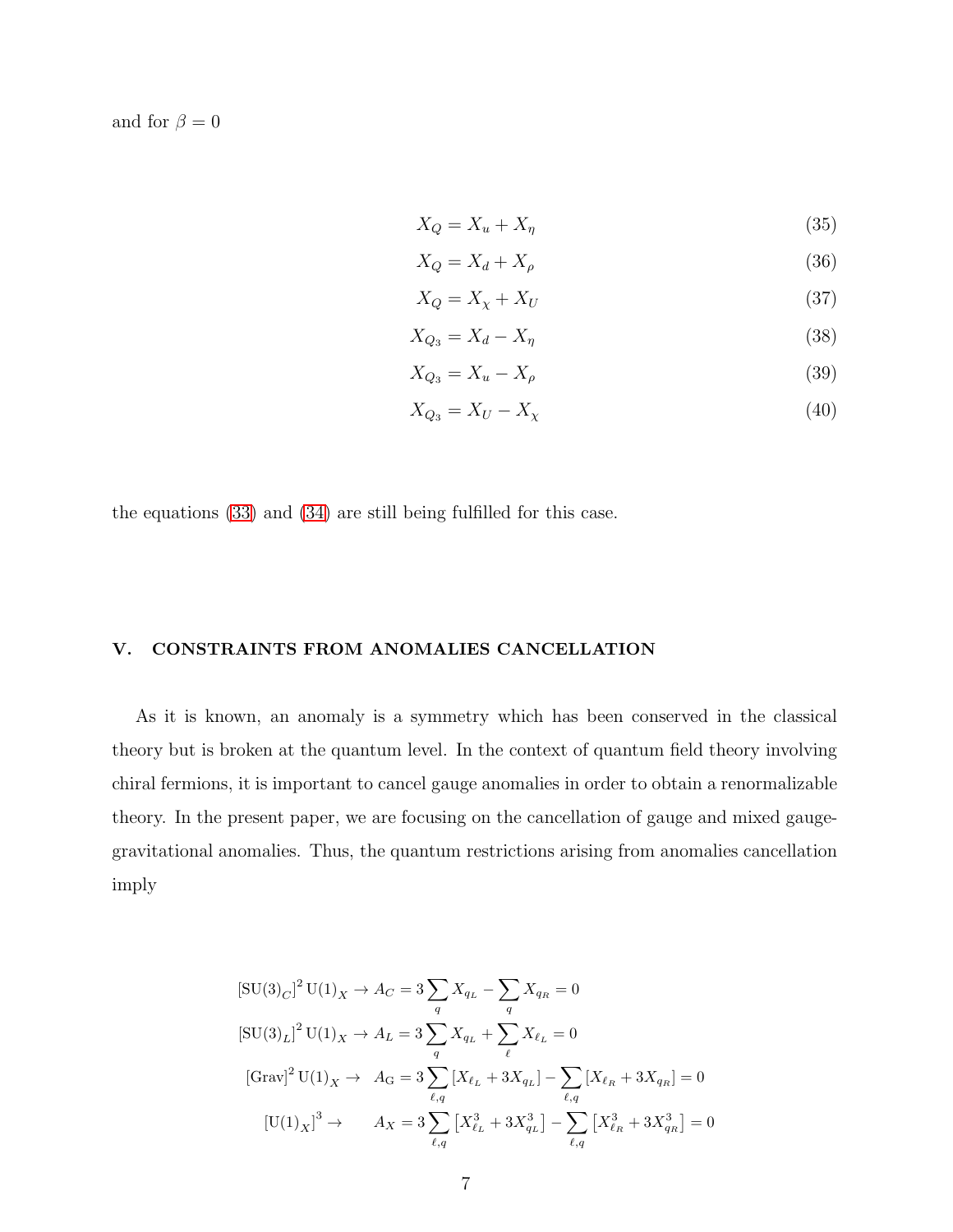where  $q_L$  and  $\ell_L$  are the doublets, and  $q_R$  and  $\ell_R$  are the singlets, for the SM and exotic fields, then:

<span id="page-7-0"></span>
$$
A_C = 3\left\{2X_Q + X_{Q_3}\right\}
$$
  
 
$$
- (2X_u + 2X_d + 2X_{D,Ux} + X_t + X_b + X_T) = 0
$$
  
(41)

$$
A_L = 3\left\{2X_Q + X_{Q_3}\right\} + 3X_\ell = 0\tag{42}
$$

$$
A_G = 3(3X_\ell) - \{3X_e + 3X_E\} = 0\tag{43}
$$

From equation [\(43\)](#page-7-0), we have:

<span id="page-7-1"></span>
$$
A_G = 9X_\ell - 3X_E - 3X_E = 0\tag{44}
$$

For  $\beta = 1/(3\sqrt{3})$ :

Using equations  $(6)$ ,  $(33)$  and  $(34)$  in  $(44)$ , we obtain:

<span id="page-7-2"></span>
$$
X_{\ell} = -5X_{\chi} \tag{45}
$$

For  $\beta = 0$ :

Replacing equations  $(7)$ ,  $(33)$  and  $(34)$  in  $(44)$ , we have

<span id="page-7-4"></span>
$$
X_{\ell} = X_{\eta} \tag{46}
$$

### VI. RESULTS

**A.** For  $\beta = 1/(3\sqrt{3})$ 

Substracting equations  $(27)$  and  $(32)$  and using  $(22)$  and  $(8)$ :

<span id="page-7-3"></span>
$$
X_{Q_3} = X_Q - X_\chi \tag{47}
$$

Replacing the equations  $(45)$  and  $(47)$  in  $(42)$ , we obtain:

$$
X_Q = 2X_\chi \tag{48}
$$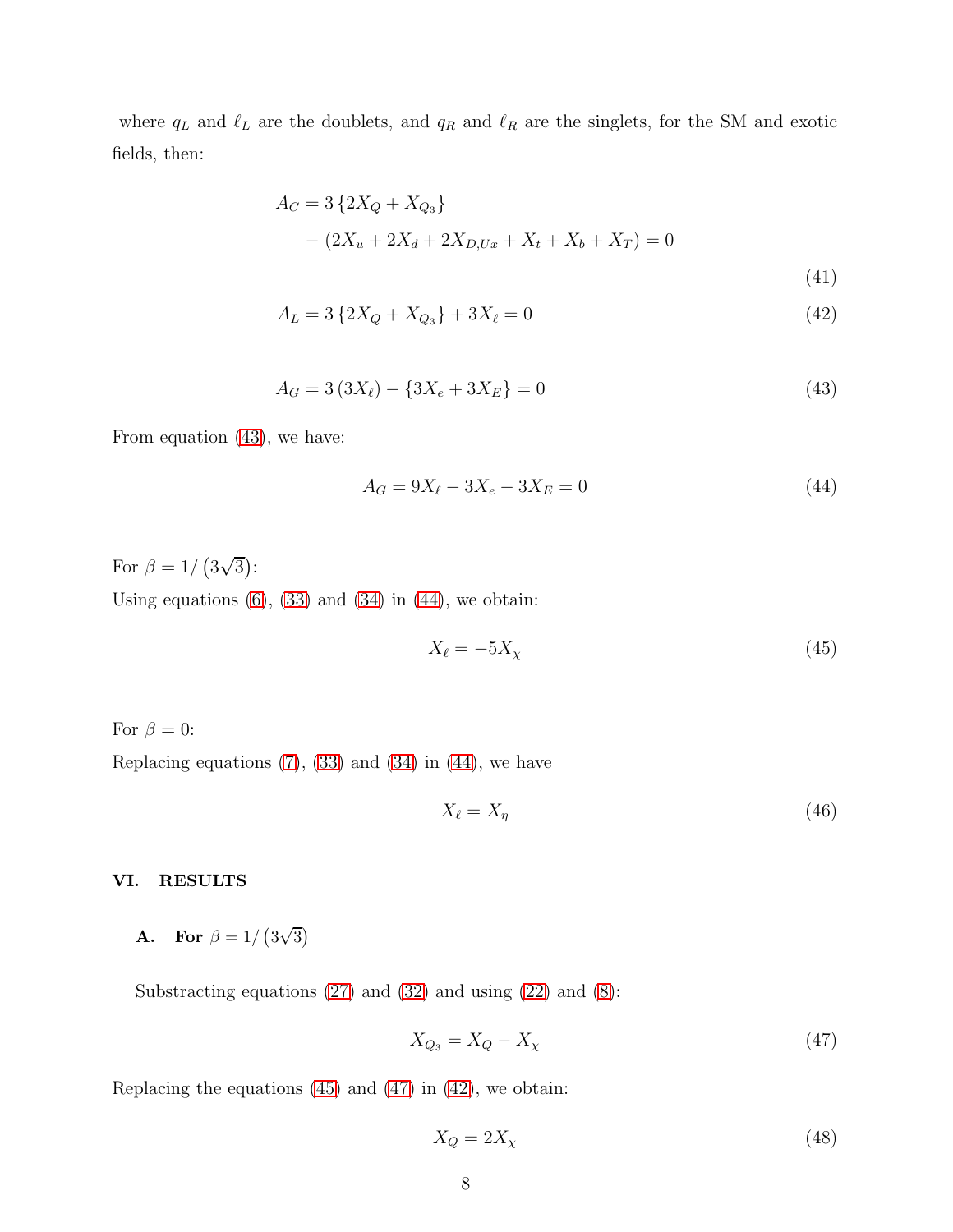Then

$$
X_{Q_3} = X_{\chi}, \quad X_D = 3X_{\chi}
$$
  

$$
X_T = 0, \quad X_d = -3X_{\chi}, \quad X_u = 6X_{\chi}
$$
  

$$
X_e = -9X_{\chi}, \quad X_E = -6X_{\chi}
$$
 (49)

In this case the charge operators equation [\(2\)](#page-2-1) is given by:

$$
Q = diag(\pm 5/9, \mp 4/9, \mp 1/9) + \frac{X}{9X_{\chi}} I_{3 \times 3}
$$
 (50)

As it was previously explained, the upper sign corresponds to the fundamental representation (triplet) of the Gell-Mann matrices and the lower sign to the conjugate representation (anti-triplet).

For the lepton triplet, we obtain:

$$
Q\psi_L = \left(\text{diag}\left(5/9, -4/9, -1/9\right) - \frac{5}{9}\mathbf{I}_{3\times3}\right)\psi_L
$$
  

$$
Q\psi_L = \text{diag}\left(0, -1, -2/3\right)\psi_L
$$
 (51)

Thus, we find the quantization of the electric charge with the correct electric charges for leptons

$$
Q_{\nu_{e,\mu,\tau}} = 0, \quad Q_{e,\mu,\tau} = -1, \quad Q_{E,M,\tau} = -2/3
$$
 (52)

and for the quark anti-triplet:

$$
QQ = diag(-1/3, 2/3, 1/3)Q
$$
\n(53)

$$
Q_{d,s} = -1/3, \quad Q_{u,c} = 2/3, \quad Q_{D_1,D_2} = 1/3
$$
 (54)

for the quark triplet

$$
QQ_3 = \text{diag}(2/3, -1/3, 0) Q_3 \tag{55}
$$

$$
\mathcal{Q}_b = -1/3, \quad \mathcal{Q}_t = 2/3, \quad \mathcal{Q}_T = 0 \tag{56}
$$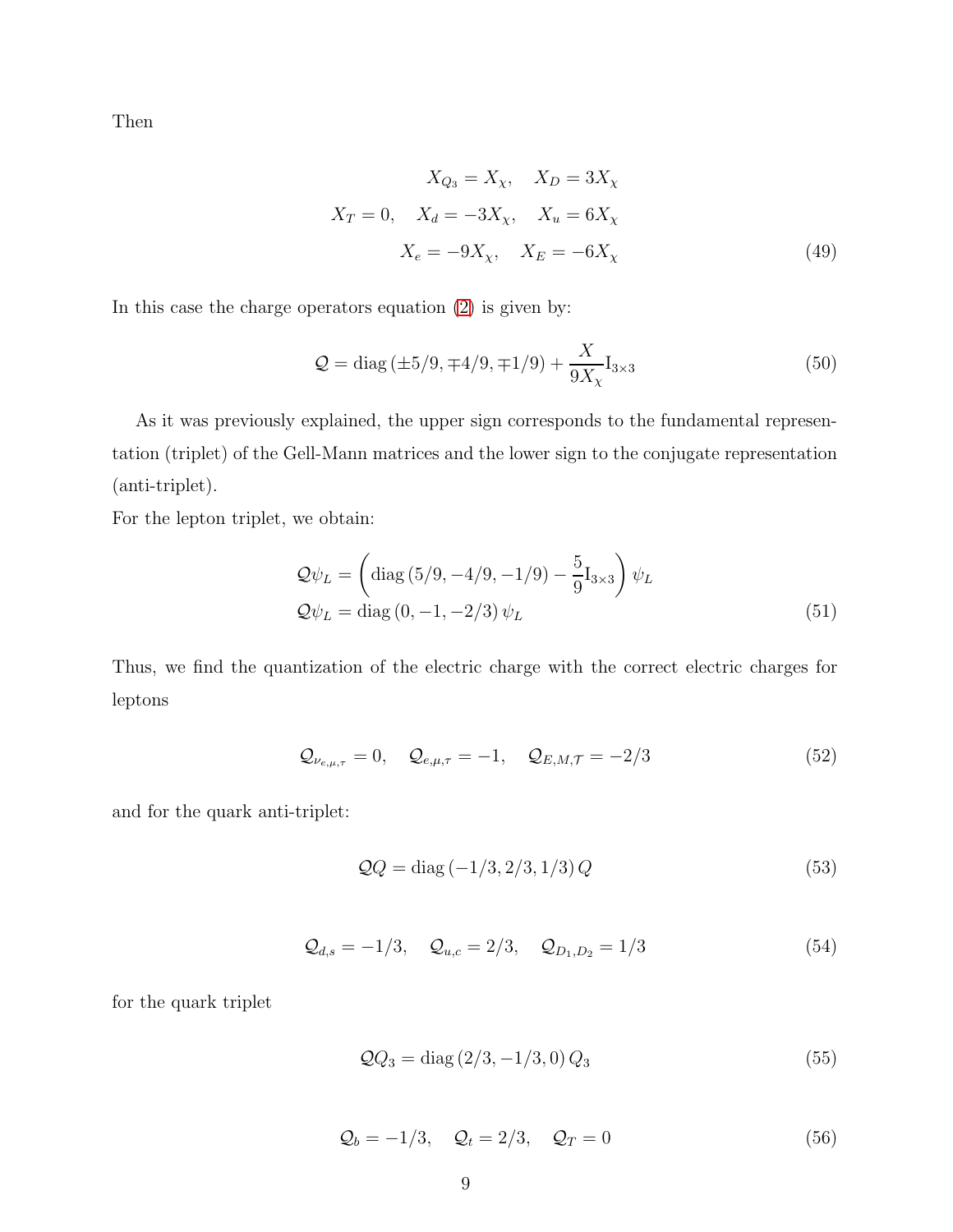# **B.** For  $\beta = 0$

Substracting equations [\(36\)](#page-6-0) and [\(38\)](#page-6-0) and using [\(7\)](#page-3-0):

<span id="page-9-0"></span>
$$
X_{Q_3} = X_Q \tag{57}
$$

Replacing the equations  $(46)$  and  $(57)$  in  $(42)$ , we obtain:

$$
X_Q = -\frac{1}{3}X_\eta \tag{58}
$$

Then

$$
X_{Q_3} = -1/3X_{\eta}, \quad X_{U,T} = -1/3X_{\eta}
$$

$$
X_d = 2/3X_{\eta}, \quad X_u = -4/3X_{\eta}
$$

$$
X_e = 2X_{\eta}, \quad X_E = X_{\eta}
$$
(59)

and

$$
Q = \text{diag}\left(\mp 1/2, \mp 1/2, 0\right) - \frac{X}{2X_{\eta}} I_{3 \times 3} \tag{60}
$$

For the lepton triplet

$$
Q\psi_L = \left(\text{diag}\left(-1/2, 1/2, 0\right) - \frac{1}{2}I_{3\times3}\right)\psi_L
$$
  

$$
Q\psi_L = \text{diag}\left(-1, 0, -1/2\right)\psi_L
$$
 (61)

and

$$
Q_{\nu_{e,\mu,\tau}} = 0, \quad Q_{e,\mu,\tau} = -1, \quad Q_{E,M,\tau} = -1/2
$$
 (62)

For the quarks triplet

$$
QQ_3 = diag(-1/3, 2/3, -1/6)Q
$$
\n(63)

$$
Q_b = -1/3, \quad Q_t = 2/3, \quad Q_T = -1/6
$$
 (64)

Finally, for the quarks, anti- triplet :

$$
QQ = diag(2/3, -1/3, -1/6)Q_3
$$
\n(65)

$$
Q_{u,c} = 2/3, \quad Q_{d,s} = -1/3, \quad Q_{U_1,U_2} = -1/6
$$
 (66)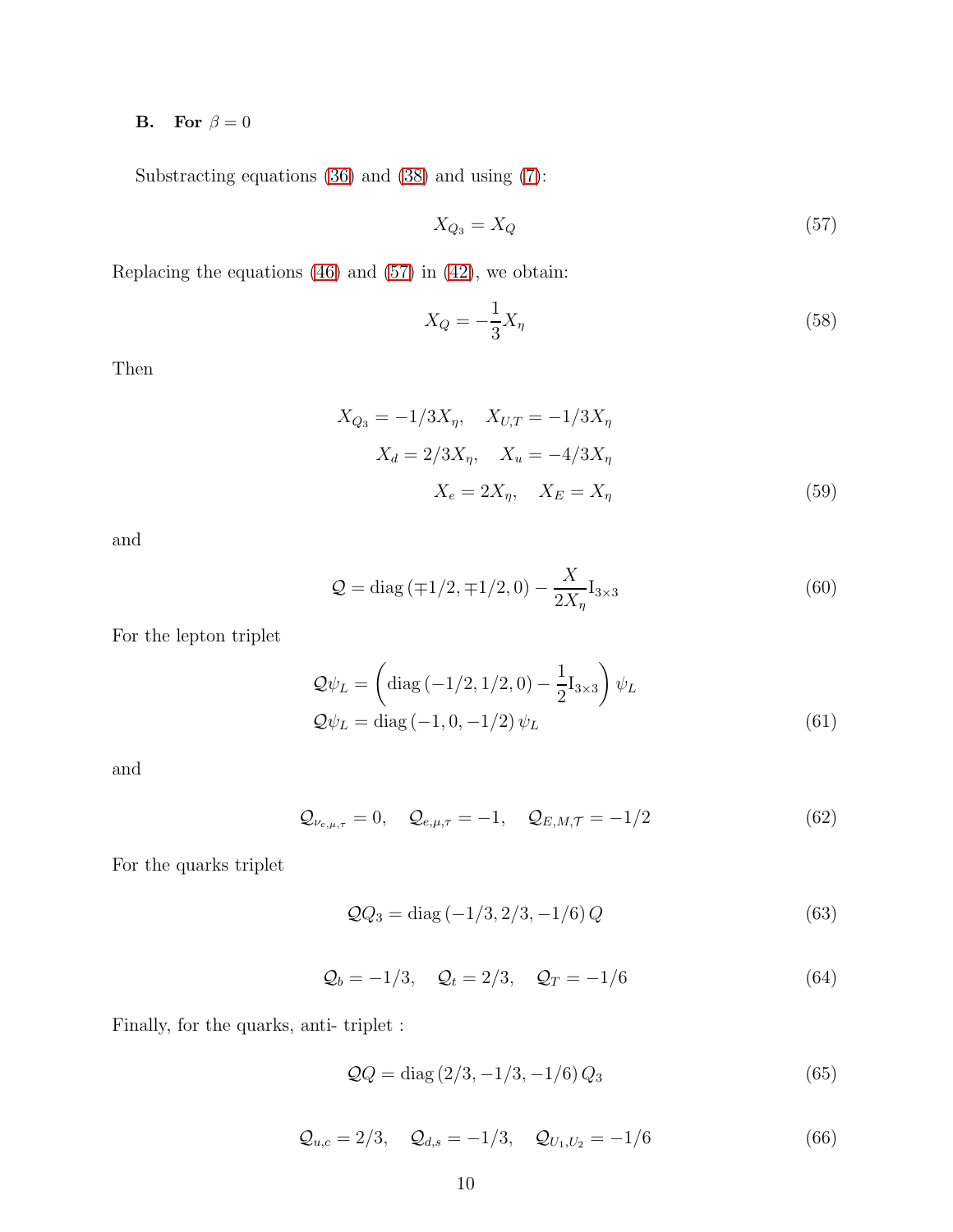### VII. CONCLUSION

In this work, we have considered two versions of the 331 model, with the particular feature of containing extra leptons with fractional electric charges and non-standard electric charges for the new quarks. By considering constraints from the classical and quantum level, we have shown, for both versions  $\beta = 1/(3\sqrt{3})$  and  $\beta = 0$ , that the quantization of the electric charge can be obtained by using the Yukawa sector and the chiral anomalies cancellation when the three families are taken together and independent of the neutrino, as happens in the others 331 versions. As it can be observed from our procedure, different  $\beta$  values produce different constraint equations as a result of imposing the  $U(1)_\chi$  invariance of the Yukawa Lagrangian and the anomalies cancellation. This is due to the parameter  $\beta$  fixes the fermion representations in the multiplets of the group. In that sense, in our approach, we think that the extension of the charge quantization for an arbitrary  $\beta$  is not straightforward.

An analysis using, the general form of the electromagnetic currents under parity invariance for arbitrary beta, and the cancellation of chiral anomalies for two specific values of the mentioned parameter, allows to obtain the quantization of the electric charge as was shown in the reference [\[16\]](#page-11-10).

- <span id="page-10-0"></span>[1] O. Klein, The Atomicity of Electricity as a Quantum Theory Law, Nature 118 (1926) 516.
- <span id="page-10-1"></span>[2] Arun, M.T., Saha, P. Gravitons in multiply warped scenarios: At 750 GeV and beyond. Pramana - J Phys 88, 93 (2017).
- <span id="page-10-2"></span>[3] P. A. M. Dirac, Quantised singularities in the electromagnetic field, Proc. Roy. Soc. A133 (1931) 60.
- <span id="page-10-3"></span>[4] J. C. Pati and A. Salam, Lepton number as the fourth "color", Phys. Rev. D10 (1974) 275; H. Georgi and S. L. Glashow, Unity of All Elementary-Particle Forces, Phys. Rev. Lett. 32 (1974) 438; L. B. Okun, M. B. Voloshin and V. I. Zakharov, Electrical neutrality of atoms and grand unification models, Phys. Lett. B138 (1984) 115.
- <span id="page-10-4"></span>[5] K. S. Babu and R. N. Mohapatra, Is there a connection between quantization of electric charge and a Majorana neutrino?, Phys. Rev. Lett 63, 938 (1989); K. S. Babu and R. N. Mohapatra, Quantization of electric charge from anomaly constraints and a Majorana neutrino, Phys. Rev